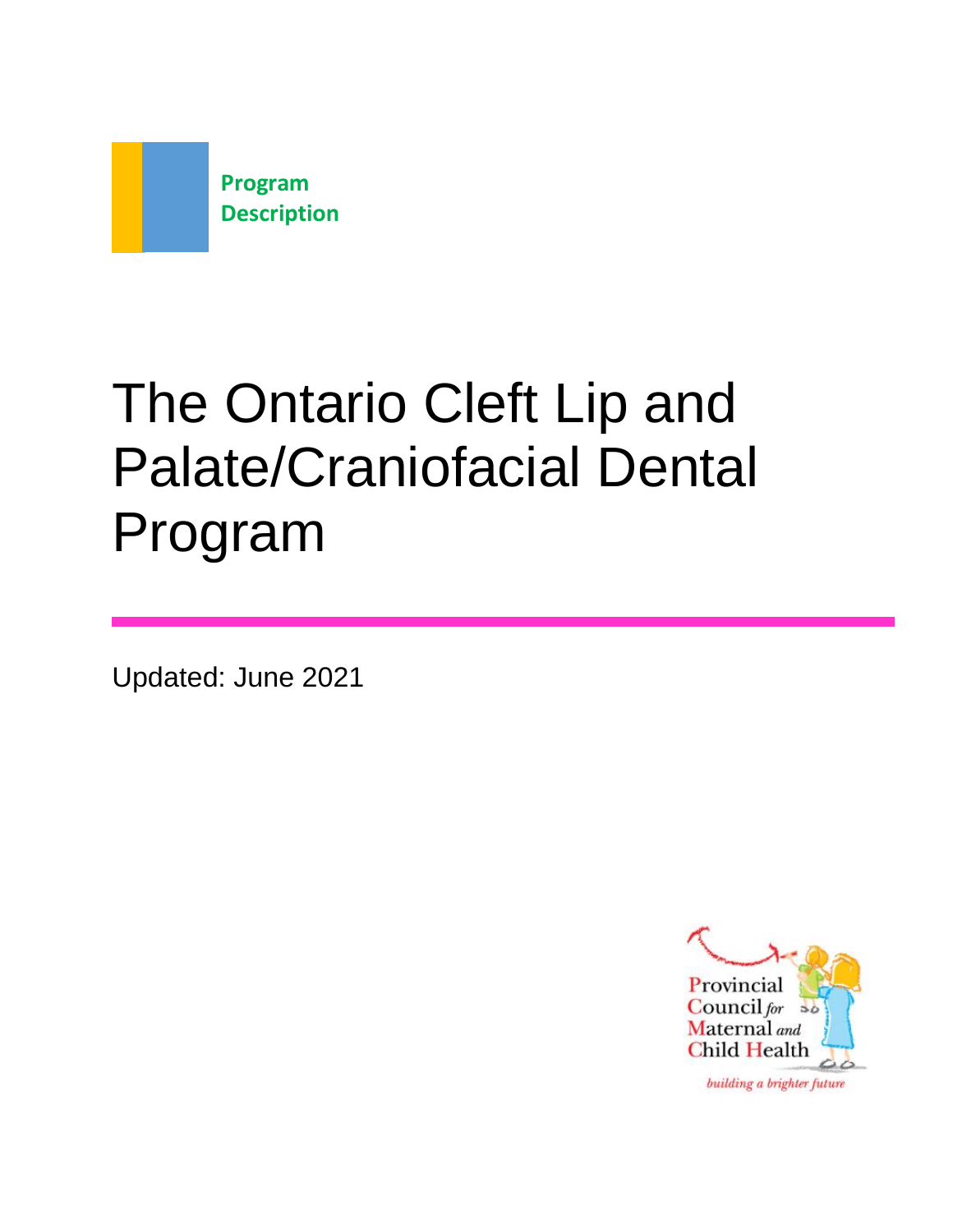#### **Introduction**

One in every 700 infants in Ontario is born with a cleft of the lip and/or palate or other craniofacial difference. These conditions can be corrected through surgery, specialized dental treatment and speech therapy.

To assist families of children and young adults who must cope with the expense of specialized dental treatment, the Ministry of Health provides funding for The Ontario Cleft Lip and Palate/Craniofacial Dental Program, managed by the Provincial Council for Maternal and Child Health. This program provides financial assistance for the specialized dental needs of affected individuals.

# Why is a Multi-Disciplinary Approach Used?

Individuals affected with a cleft lip and/or palate or craniofacial condition may be faced with significant dental concerns affecting the tooth and bone structure in addition to feeding difficulties, middle ear problems and speech and language issues. As a result, management of treatment is best facilitated in a multi-disciplinary team setting.

Rehabilitation for these conditions requires the expertise of a team of medical, dental and other specialists. The complex nature of these conditions and the impact of growth and development on treatment outcomes may necessitate a number of rehabilitation services between birth and when growth stops in adulthood.

The team may include the following professionals:

- Audiologist
- Ear, Nose and Throat (ENT) Surgeon
- Oral and Maxillofacial Surgeon
- Orthodontist
- Paediatric Dentist
- Plastic Surgeon
- Prosthodontist
- Psychologist
- Social Worker
- Speech and Language Pathologist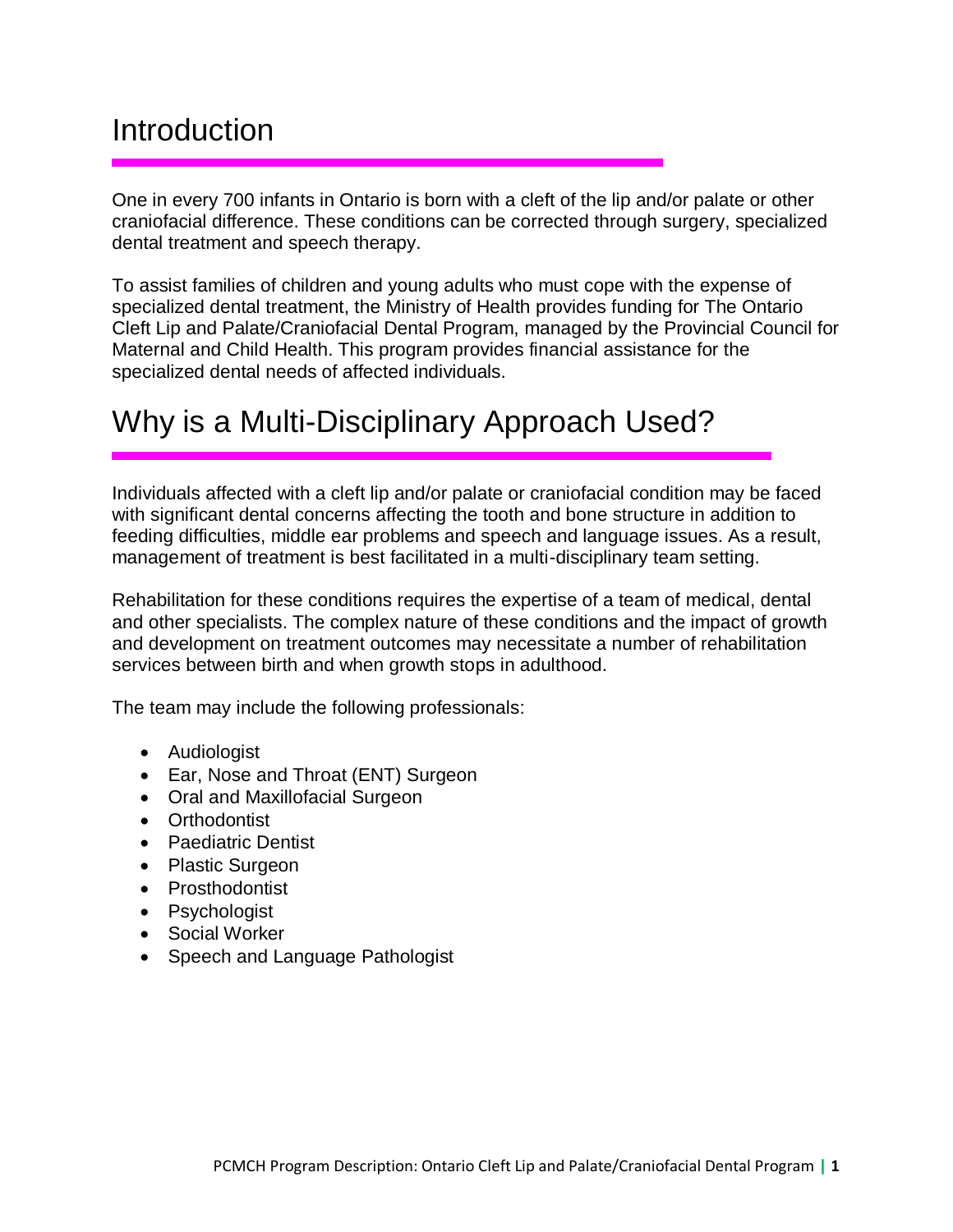# Who is Eligible for Funding?

For children and young adults who have a cleft lip and/or palate or other craniofacial difference, to be eligible for funding, they must be:

1. A resident of Ontario in possession of a valid OHIP number

#### **AND**

2. Diagnosed as having a cleft lip and/or palate, a craniofacial difference or other severe dental anomaly

#### **AND**

3. Have sufficient residual craniofacial growth necessary to achieve the maximum potential benefit from a single course of treatment.

# How Does Someone Get Assessed for Eligibility?

To determine eligibility for financial assistance through the program, an individual must contact, or be referred to, one of the designated centres for a screening assessment.

An individual's eligibility for registration with the program is determined by the Dental Director and the assessment team at each designated centre.

Once an individual is registered with a designated centre, the multi-disciplinary team works with the patient and/or family to coordinate a treatment plan. In some cases, the treating dentist may be based in the community. The team will meet with the patient regularly to manage and assess the progress of treatment and make appropriate recommendations.

Patients must be seen by the multi-disciplinary team at designated intervals during their treatment so that progress can be monitored.

## What Does the Program Cover?

The Ontario Cleft Lip and Palate/Craniofacial Dental Program covers up to 75 per cent of the pre-approved dental specialist treatment costs not covered by private dental insurance.

These costs may include:

- Dental infant orthopaedics
- Orthodontic treatment
- Some restorative dentistry
- Dental prosthetics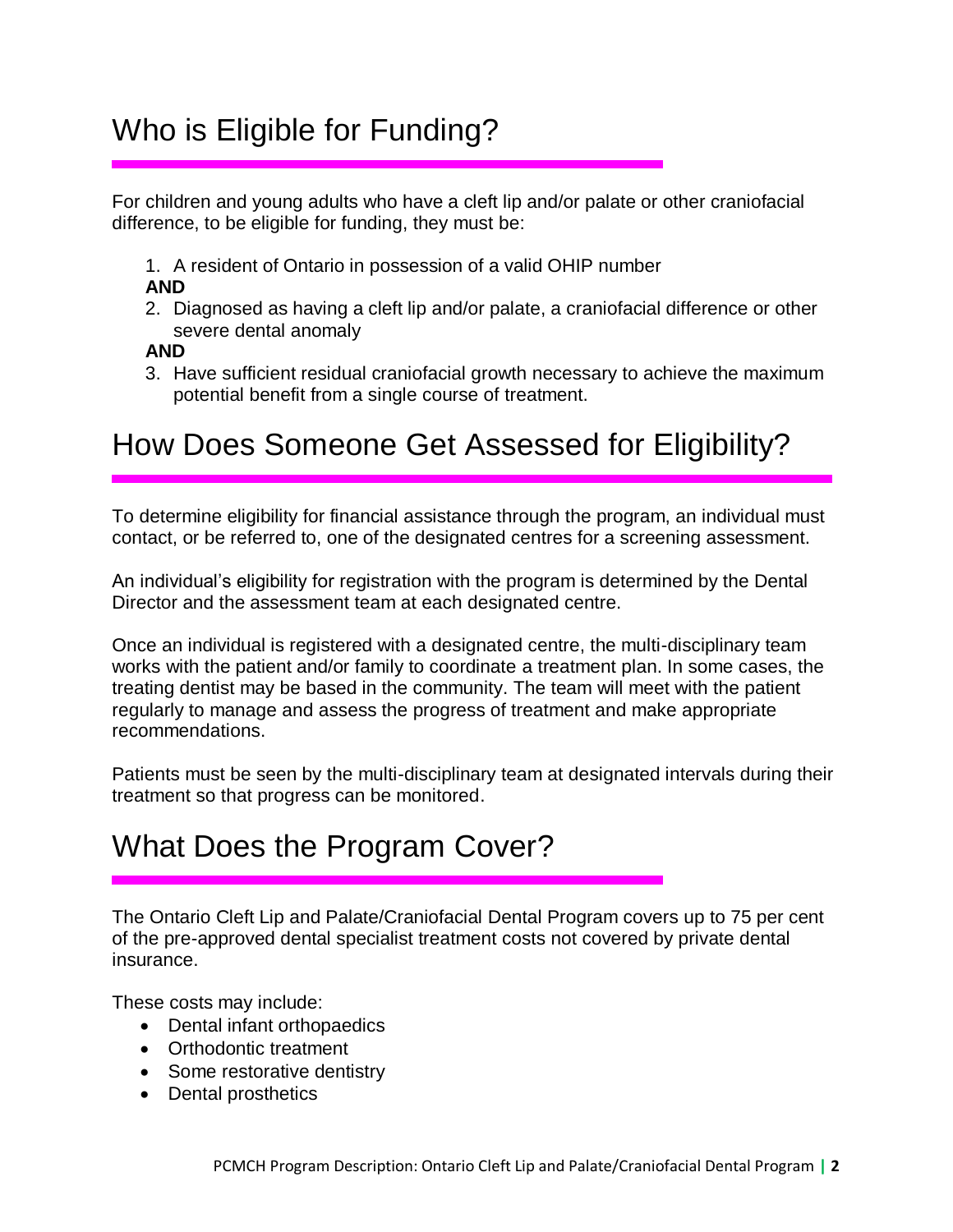• Dental implants and oral surgery not funded by OHIP

Eligible patients are entitled to one course of treatment and it is anticipated most treatment will be completed by 22 years of age. The program will NOT cover the cost of regular dental check-ups, some procedures that are not deemed eligible and long-term follow-up care.

### How Does the Program Work?

- Procedures need to be completed in Ontario by a certified dental specialist.
- A treatment plan and fee estimate must be forwarded to, and approved by, the Dental Director of a designated centre prior to the initiation of any dental treatment.
- Use of private dental insurance must always precede any funding through the Cleft Lip and Palate/Craniofacial Dental Program.
- The program will reimburse up to 75 per cent of dental treatment costs remaining after private dental insurance.
- If there is no private insurance in place, the program will reimburse up to 75 per cent of the approved estimate.
- If the patient has coverage provided by Healthy Smiles Ontario (HSO), the Cleft Lip and Palate/Craniofacial Dental Program will reimburse up to 75 per cent of the approved estimate with the remaining amount to be paid by HSO, for procedures covered by both programs.
- If the patient has coverage provided by The First Nation and Inuit Health Branch - Non-Insured Health Benefits Program (NIHB), the Cleft Lip and Palate/Craniofacial Dental Program will reimburse up to 75 per cent of the approved estimate. The remaining amount can be submitted for coverage consideration to NIHB. NIHB coverage is limited to NIHB eligible services only, and is governed by NIHB policy criteria which can be found in the NIHB Dental Benefits Guide available at: [https://www.canada.ca/en/health](https://www.canada.ca/en/health-canada/services/first-nations-inuit-health/reports-publications/non-insured-health-benefits/dental-benefits-guide-non-insured-health-benefits-program.html)[canada/services/first-nations-inuit-health/reports-](https://www.canada.ca/en/health-canada/services/first-nations-inuit-health/reports-publications/non-insured-health-benefits/dental-benefits-guide-non-insured-health-benefits-program.html) [publications/non-insured](https://www.canada.ca/en/health-canada/services/first-nations-inuit-health/reports-publications/non-insured-health-benefits/dental-benefits-guide-non-insured-health-benefits-program.html)[health-benefits/dental-benefits-guide-non-insured-health-benefits-program.html](https://www.canada.ca/en/health-canada/services/first-nations-inuit-health/reports-publications/non-insured-health-benefits/dental-benefits-guide-non-insured-health-benefits-program.html)
- For patients registered with diagnoses other than Cleft Lip and Palate and/or Craniofacial conditions the Program will cover up to 75 per cent of approved estimates to a lifetime maximum of \$40,000.
- All requests for reimbursement (i.e., orthodontic bills) must be sent to The Hospital for Sick Children, the designated provincial paymaster for the program. Patients are provided with acceptance packages that contain up-to-date information for the Paymaster and the funding centre where the patient is registered.